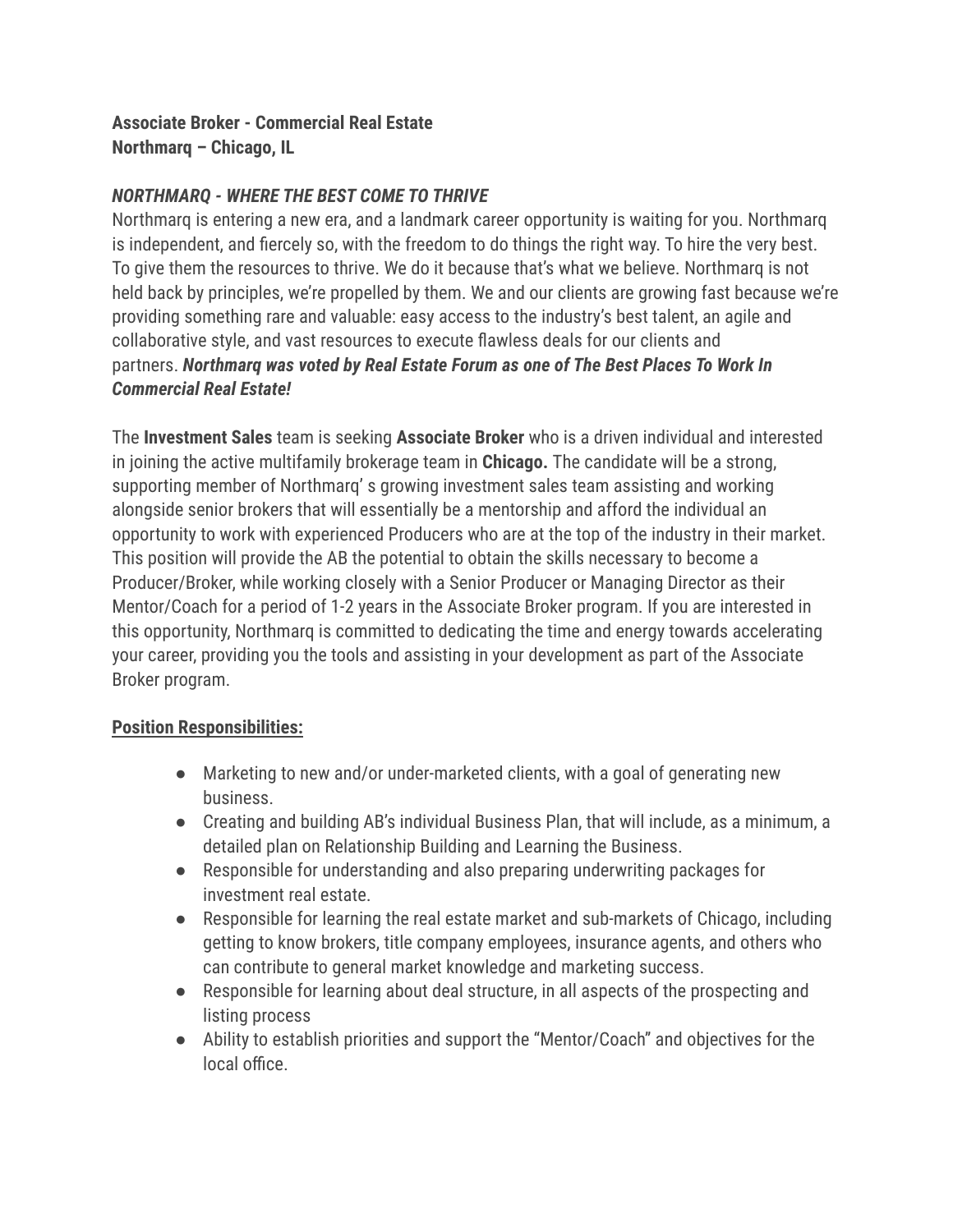# **Timeline of the AB Program** *(timeline is based on the individual):*

## **1st Year:**

- The AB will assist the office's lead underwriter by learning company templates, interpreting owner's financial statements, performing rent and sales surveys, and developing pricing skills. Additional learning at this time includes how physical attributes of properties affect values.
- Database management, updating the office's database with recent sales, ownership, and contact information. Develop a knowledge base of local market conditions, ownership, and sales inventory.
- Prospect calling to prospective purchasers, leading to calling owners to prospect for listings, initially with the support and coaching from their MD or Senior Broker (mentor/coach).

**2nd year:** The AB will follow the same program as outlined in 1st year, expanding their market reach, and improving their market knowledge and skills, with daily activities closely monitored by the Managing Director or other senior broker (mentor/coach).

#### **What We're Looking For:**

- Relationship building and sales skills are essential, with demonstrated results given significant consideration.
- Negotiation and influencing skills needed, with an ability to resolve issues that may arise on a deal.
- Knowledge of commercial real estate underwriting techniques, understanding of the financial characteristics of multifamily property types, and ability to understand and advise clients in complex decision-making processes.
- 4-year college degree, preferred degrees will include finance, marketing, real estate, business promotion, general business, but any degree program will be considered.

# **Demonstrated Professional & Technical Competencies to Include:**

- Ability to work independently and stay motivated
- Strong work ethic and willingness to work extended hours when necessary
- Ability to handle multiple projects and assignments; able to prioritize and meet deadlines
- Effective verbal and written communication skills
- Strong Problem-solving and solution finding skills to reflect level of responsibilities
- Ability to maintain sensitive and confidential information